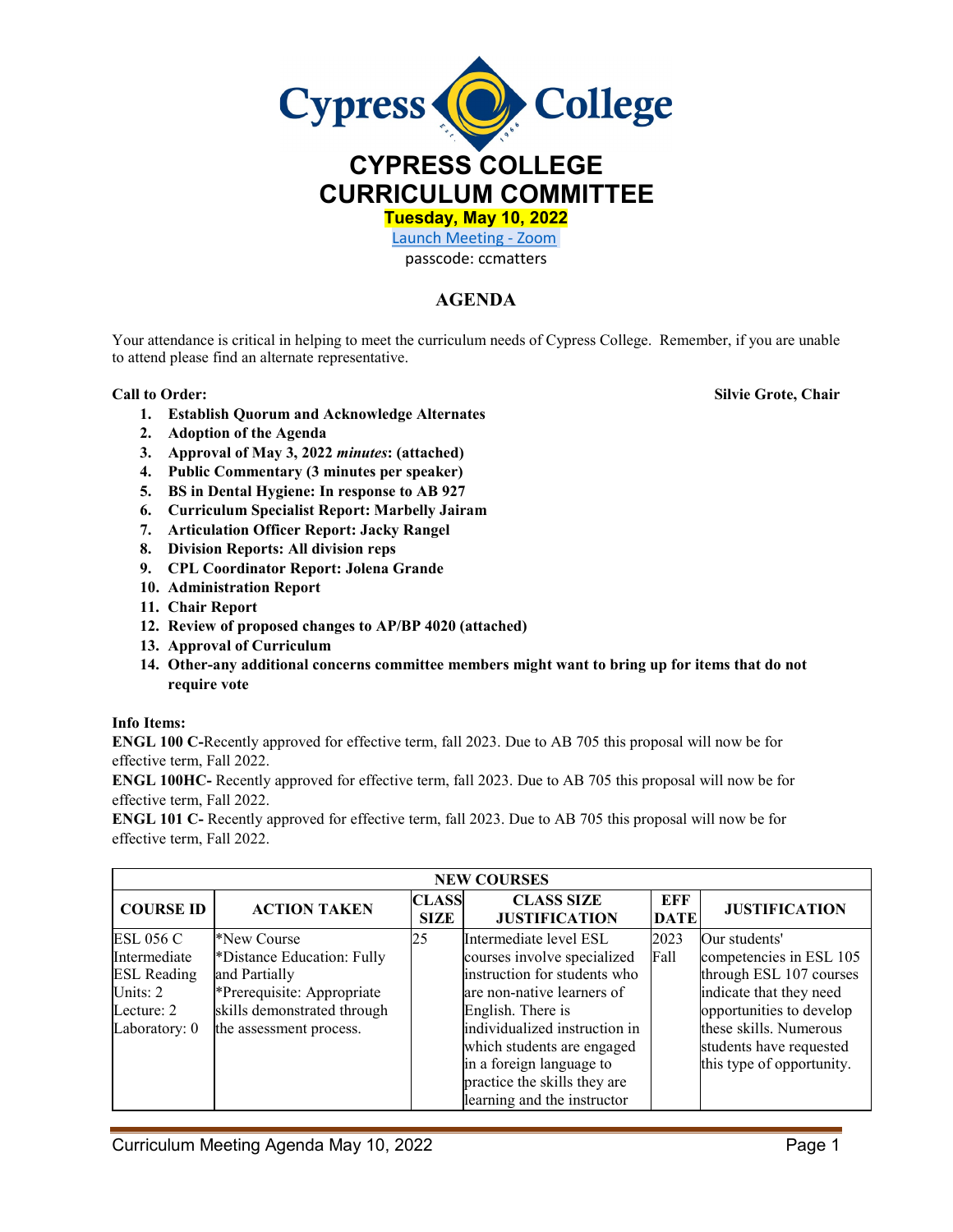|                                                                                          |                                                                                                                                                      |    | provides individualized<br>instruction as the class<br>proceeds.                                                                                                                                                                                                                                                                                                                                                                                                                                                                             |              |                                                                                                                                  |
|------------------------------------------------------------------------------------------|------------------------------------------------------------------------------------------------------------------------------------------------------|----|----------------------------------------------------------------------------------------------------------------------------------------------------------------------------------------------------------------------------------------------------------------------------------------------------------------------------------------------------------------------------------------------------------------------------------------------------------------------------------------------------------------------------------------------|--------------|----------------------------------------------------------------------------------------------------------------------------------|
| <b>ESL 061 C</b><br>Advanced<br>Pronunciation<br>Units: 2<br>Lecture: 2<br>Laboratory: 0 | *New Course<br>*Distance Education: Partially<br>*Prerequisites: Appropriate<br>skills demonstrated through<br>the assessment process or ESL<br>107. | 20 | ESL classes are designed to<br>provide specialized<br>instruction and extensive<br>individualized feedback for<br>non-native learners of<br>English. Class time focuses<br>on individualized instruction,<br>student presentation time,<br>and/or group learning.<br>Students are engaged in<br>practicing second language<br>skills, and the instructor<br>monitors and provides each<br>student individual instruction<br>as the class proceeds. Oral<br>skills classes need more<br>individualized feedback and<br>include presentations. | 2023<br>Fall | Pronunciation is a<br>complex topic that is best<br>handled in two elective<br>courses, so we are creating<br>an advanced level. |

|                                                                                        | <b>REVISED COURSES</b>                                                                                      |                             |                                                                                                                                                               |                    |                                                                                                                                                                                                  |  |  |  |
|----------------------------------------------------------------------------------------|-------------------------------------------------------------------------------------------------------------|-----------------------------|---------------------------------------------------------------------------------------------------------------------------------------------------------------|--------------------|--------------------------------------------------------------------------------------------------------------------------------------------------------------------------------------------------|--|--|--|
| <b>COURSE ID</b>                                                                       | <b>ACTION TAKEN</b>                                                                                         | <b>CLASS</b><br><b>SIZE</b> | <b>CLASS SIZE</b><br><b>JUSTIFICATION</b>                                                                                                                     | EFF<br><b>DATE</b> | <b>JUSTIFICATION</b>                                                                                                                                                                             |  |  |  |
| <b>COUN 139 C</b><br>Career<br>Exploration<br>Units: 1<br>Lecture: 1<br>Laboratory: 0  | *Outline Update<br>*Removal of Materials Fee<br>*Catalog/Schedule Description<br>Update<br>*Textbook Update | 35                          | While the instructor does<br>lecture, much of the class<br>time focuses on discussion,<br>group learning, and/or<br>formal/informal student<br>presentations. | 2023<br>Fall       | Outline, removal of<br>materials fee,<br>catalog/schedule<br>description, and textbook<br>updated to better reflect<br>course content.                                                           |  |  |  |
| <b>CIS 230 C</b><br>Cisco<br>Networking 1<br>Units: 4<br>Lecture: 3.5<br>Laboratory: 2 | *Outline Update<br>*Catalog/Schedule Description<br>Update<br>*Advisory revalidated<br>*Textbook Update     | 35                          | While the instructor does<br>lecture, much of the class<br>time focuses on discussion,<br>group learning, and/or<br>formal/informal student<br>presentations. | 2023<br>Fall       | Outline, catalog/schedule,<br>advisory revalidated, and<br>textbook updated to better<br>reflect course content.<br>Update the course<br>according to the latest<br>Cisco Academy<br>curriculum. |  |  |  |
| <b>CIS 231 C</b><br>Cisco<br>Networking 2<br>Units: 3<br>Lecture: 2<br>Laboratory: 3   | *Outline Update<br>*Prerequisite revalidated<br>*Student Learning Outcomes<br>*Textbook Update              | 35                          | While the instructor does<br>lecture, much of the class<br>time focuses on discussion,<br>group learning, and/or<br>formal/informal student<br>presentations. | 2023<br>Fall       | Outline, prerequisite<br>revalidated, SLOs, and<br>textbook updated to better<br>reflect course content.<br>Update the course<br>according to the latest<br>Cisco Academy<br>curriculum.         |  |  |  |
| <b>CIS 232 C</b><br>Cisco<br>Networking 3<br>Units: 3<br>Lecture: 2<br>Laboratory: 3   | *Outline Update<br>*Prerequisite revalidated<br>*Student Learning Outcomes<br>*Textbook Update              | 35                          | While the instructor does<br>lecture, much of the class<br>time focuses on discussion,<br>group learning, and/or<br>formal/informal student<br>presentations. | 2023<br>Fall       | Outline, prerequisite<br>revalidated, SLOs, and<br>textbook updated to better<br>reflect course content.<br>Update the course<br>according to the latest                                         |  |  |  |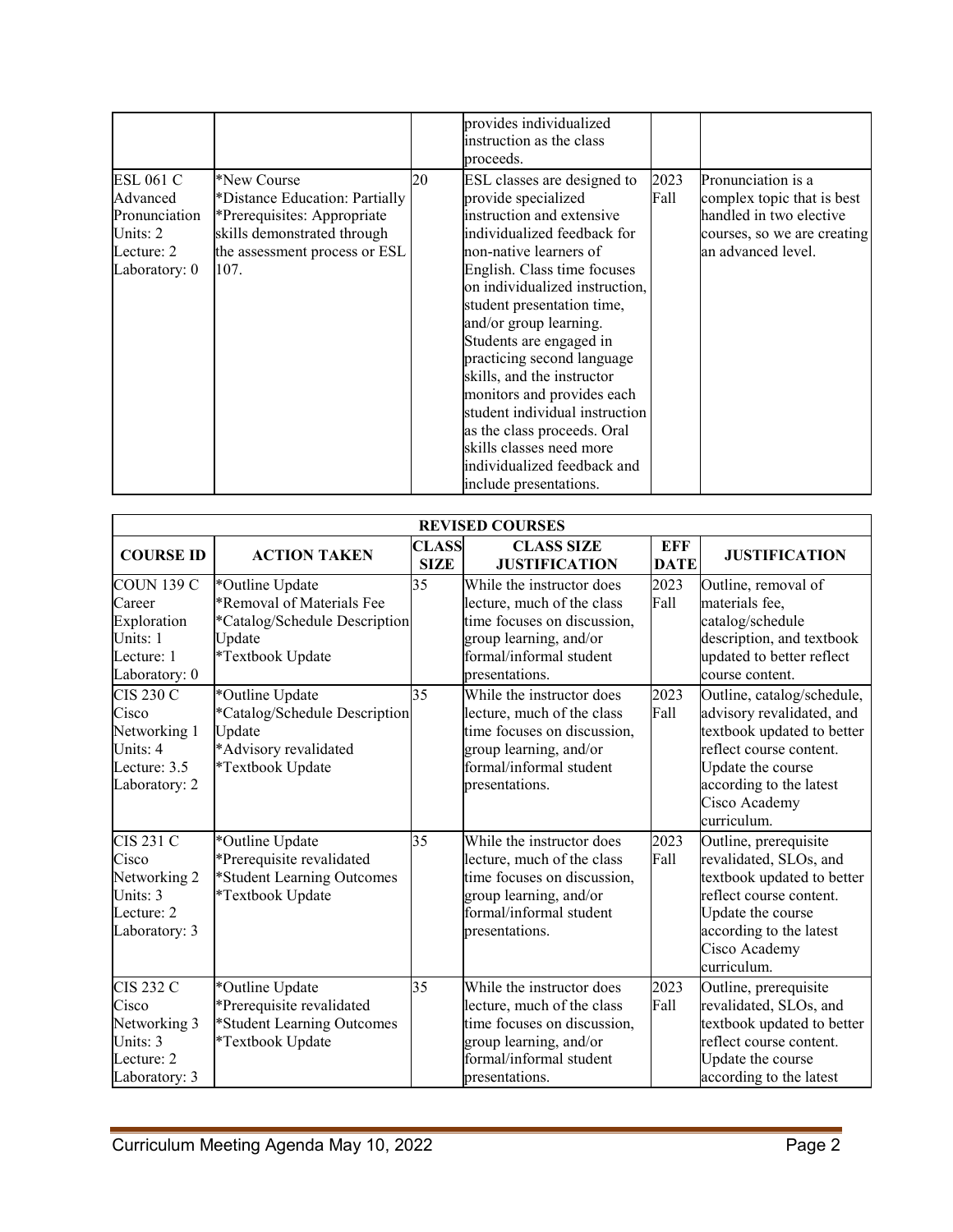|                     |                                       |    |                                                             |      | Cisco Academy                                        |
|---------------------|---------------------------------------|----|-------------------------------------------------------------|------|------------------------------------------------------|
|                     |                                       |    |                                                             |      | curriculum.                                          |
| <b>CIS 239 C</b>    | *Outline Update                       | 35 | While the instructor does                                   | 2023 | Outline, advisories                                  |
| <b>CCNA</b>         | *Advisories revalidated               |    | lecture, much of the class                                  | Fall | revalidated, student                                 |
| Bootcamp            | *Student contact hours from           |    | time focuses on discussion,                                 |      | contact hours, outside                               |
| Units: 3            | 72 to 90                              |    | group learning, bootcamp,                                   |      | contact hours, total student                         |
| Lecture: 2          | *Outside of class hours from          |    | and/or formal/informal                                      |      | learning hours, lecture/lab                          |
| Laboratory: 3       | 108 to 72                             |    | student presentations.                                      |      | hours, catalog/schedule                              |
|                     | *Total student learning hours         |    |                                                             |      | description, SLOs, and                               |
|                     | from 180 to 162                       |    |                                                             |      | textbook updated to better                           |
|                     | *Lecture hours from 3 to 2            |    |                                                             |      | reflect course content.                              |
|                     | *Laboratory hours from 1 to 3         |    |                                                             |      | The course revision                                  |
|                     | *Catalog/Schedule Description         |    |                                                             |      | proposes to update the                               |
|                     | Update                                |    |                                                             |      | current 3 lecture and 1 lab                          |
|                     | *Student Learning Outcomes            |    |                                                             |      | hours to 2 lecture and 3                             |
|                     | *Textbook Update                      |    |                                                             |      | lab hours. This is to help                           |
|                     |                                       |    |                                                             |      | keep the course current                              |
|                     |                                       |    |                                                             |      | and competitive, and to                              |
|                     |                                       |    |                                                             |      | allow and better prepare                             |
|                     |                                       |    |                                                             |      | students for the latest                              |
|                     |                                       |    |                                                             |      | CompTIA Network+ and                                 |
|                     |                                       |    |                                                             |      | Cisco Certified                                      |
|                     |                                       |    |                                                             |      | Networking Associate                                 |
|                     |                                       |    |                                                             |      | (CCNA) exams (which                                  |
|                     |                                       |    |                                                             |      | now include more                                     |
|                     |                                       |    |                                                             |      | scenario-based questions                             |
|                     |                                       |    |                                                             |      | and hands-on skills and                              |
|                     |                                       |    |                                                             |      | competency).                                         |
|                     |                                       |    |                                                             |      | Revising the course                                  |
|                     |                                       |    |                                                             |      | according to the latest                              |
|                     |                                       |    |                                                             |      | version of Cisco CCNA                                |
|                     |                                       |    |                                                             |      | certification.                                       |
| <b>ESL 051 C</b>    | *Outline Update                       | 20 | ESL classes are designed to                                 | 2023 | Outline, distance                                    |
| Intermediate        | *Distance Education: Partially        |    | provide specialized                                         | Fall | education, prerequisite                              |
| Pronunciation       | *Prerequisite removed                 |    | instruction and extensive                                   |      | removed, advisory added,                             |
| Units: 2            | *Advisory: ESL 105 C                  |    | individualized feedback for                                 |      | catalog/schedule                                     |
| Lecture: 2          | *Catalog/Schedule Description         |    | non-native learners of                                      |      | description, SLOs, and                               |
| Laboratory: 0       | Update                                |    | English. Class time focuses                                 |      | textbook updated to better                           |
|                     | *Student Learning Outcomes            |    | on individualized instruction,                              |      | reflect course content.                              |
|                     | *Textbook Update                      |    | student presentation time,                                  |      | We are updating codes and                            |
|                     |                                       |    | and/or group learning.                                      |      | language; we are also                                |
|                     |                                       |    | Students are engaged in                                     |      | revising content as we are                           |
|                     |                                       |    | practicing second language                                  |      | creating a second level for                          |
|                     |                                       |    | skills, and the instructor                                  |      | pronunciation.                                       |
|                     |                                       |    | monitors and provides each                                  |      |                                                      |
|                     |                                       |    | student individual instruction                              |      |                                                      |
|                     |                                       |    | as the class proceeds. Classes<br>at lower levels need more |      |                                                      |
|                     |                                       |    | individualized feedback than                                |      |                                                      |
|                     |                                       |    | classes with advanced                                       |      |                                                      |
|                     |                                       |    | students.                                                   |      |                                                      |
| <b>ESL 066 C</b>    |                                       | 30 |                                                             | 2023 |                                                      |
| <b>Advanced ESL</b> | *Outline Update<br>*Units from 3 to 2 |    | ESL classes are designed to<br>provide specialized          | Fall | Outline, units, prerequisite<br>revalidated, student |
| Reading             | *Prerequisites revalidated            |    | instruction and individualized                              |      | contact hours, outside of                            |
| Units: 2            |                                       |    | feedback for non-native                                     |      | class hours, total student                           |
|                     |                                       |    |                                                             |      |                                                      |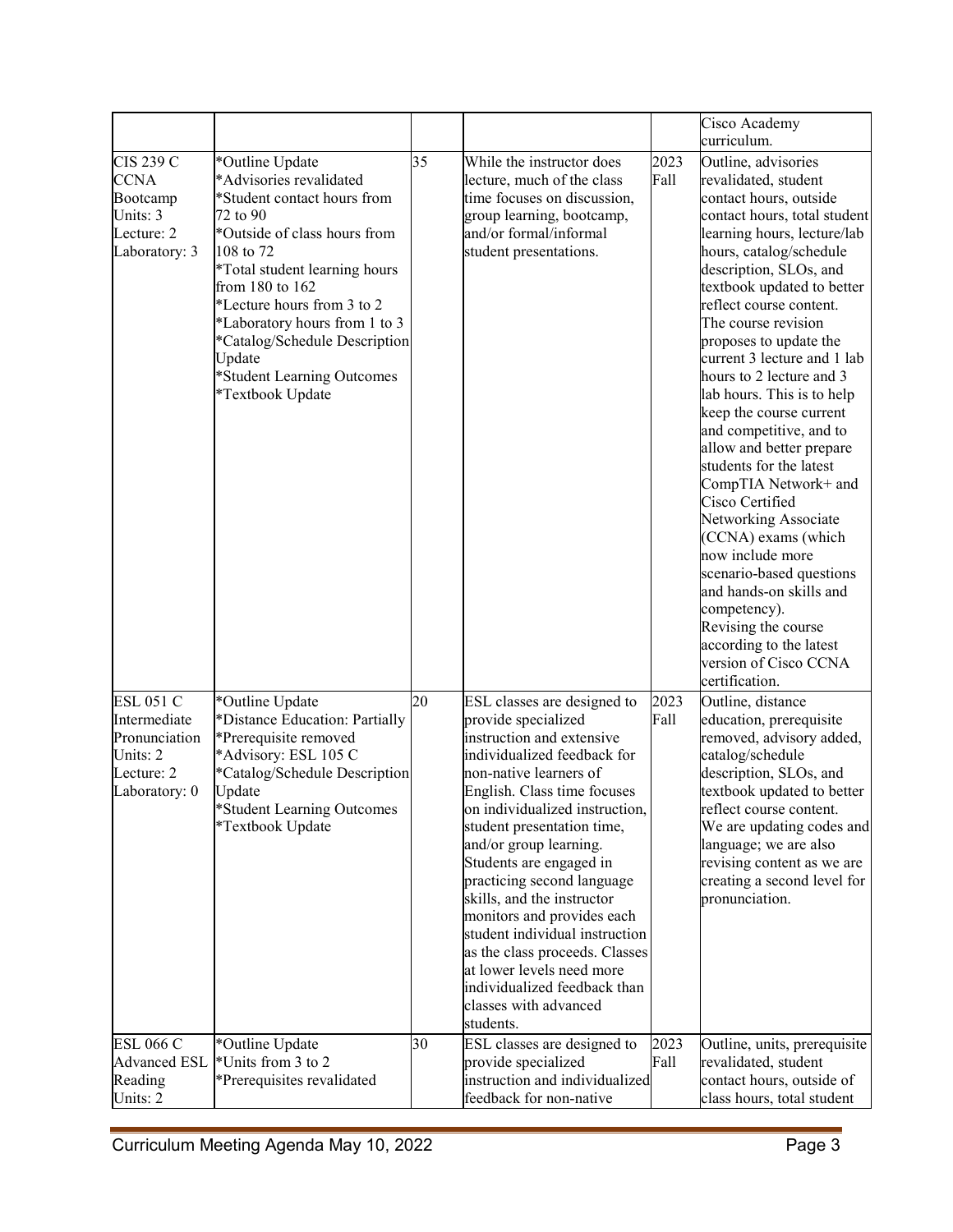| Lecture: 2    | *Student contact hours from                                                                                                                                    | learners of English. Class                                                                             | learning hours, CIP code,                                                                                                                                                   |
|---------------|----------------------------------------------------------------------------------------------------------------------------------------------------------------|--------------------------------------------------------------------------------------------------------|-----------------------------------------------------------------------------------------------------------------------------------------------------------------------------|
| Laboratory: 0 | 54 to 36<br>*Outside of class hours from<br>108 to 72<br>*Total student learning hours<br>from 162 to 108<br>*CIP Code Update<br>*Catalog/Schedule Description | time focuses on<br>individualized instruction,<br>student presentation time,<br>and/or group learning. | and catalog/schedule<br>description updated to<br>better reflect course<br>content.<br>We are updating codes and<br>description language; we<br>are also reducing the units |
|               | Update                                                                                                                                                         |                                                                                                        | from $3$ to $2$ .                                                                                                                                                           |

| <b>MODIFY DEGREES/CERTIFICATES</b> |                     |                                                                                                                                                                                                                                                                                                                                                                                                                                                                                                                                                                                                                                                                                                                                                                                                                                                                                                                                                                                                                                                                                                                                                                                                                                                                                       |                |                                                                                                                                                                                                                                                           |                      |  |  |  |
|------------------------------------|---------------------|---------------------------------------------------------------------------------------------------------------------------------------------------------------------------------------------------------------------------------------------------------------------------------------------------------------------------------------------------------------------------------------------------------------------------------------------------------------------------------------------------------------------------------------------------------------------------------------------------------------------------------------------------------------------------------------------------------------------------------------------------------------------------------------------------------------------------------------------------------------------------------------------------------------------------------------------------------------------------------------------------------------------------------------------------------------------------------------------------------------------------------------------------------------------------------------------------------------------------------------------------------------------------------------|----------------|-----------------------------------------------------------------------------------------------------------------------------------------------------------------------------------------------------------------------------------------------------------|----------------------|--|--|--|
| <b>DEGREE</b>                      |                     |                                                                                                                                                                                                                                                                                                                                                                                                                                                                                                                                                                                                                                                                                                                                                                                                                                                                                                                                                                                                                                                                                                                                                                                                                                                                                       |                | EFF<br><b>DATE</b>                                                                                                                                                                                                                                        | <b>JUSTIFICATION</b> |  |  |  |
| Computer Information<br>Systems    |                     | <b>Cyber Defense Associate in Science Degree</b><br>The Cyber Defense Associate in Science Degree provides concepts and hands-on Fall<br>skills to identify Cybersecurity threats and implement procedures to protect<br>Cyber assets. It will also enhance students' chances to pursue a professional<br>career in Cybersecurity by preparing them for industry-recognized certificates<br>such as CompTIA ITF+, Network+, Security+, CySA+, Project+, Cisco CCNA<br>and CyberOps, and AWS Certified Cloud Practitioner and Certified Solutions<br>Architect – Associate. To earn an Associate Degree students must complete: (1)<br>all major course requirements with a grade of $C$ or better; (2) Cypress College<br>Native General Education requirements; California State University General<br>Education Breadth requirements (CSU GE Breadth) or IGETC General Education<br>requirements; (3) the social justice, equity and sustainability and reading<br>requirements; (4) any elective courses to complete a minimum of 60 units; and<br>(5) have a minimum GPA of 2.0. At least 50 percent of all major course work<br>must be completed at Cypress College. This degree requires a total of 26-28 units<br>in the major, in addition to other graduation requirements. | 2023           | Changes were made<br>in DevSecOps<br>Emphasis to make<br>the certificate more<br>up-to-date and<br>relevant by including<br>the Application<br>Security and IT<br>Project Management<br>as required courses.<br>Catalog description<br>and PSLOs updated. |                      |  |  |  |
|                                    | 28 units).          | Complete the required and elective core courses and one area of emphasis (26 to<br>Required core courses (8 units):                                                                                                                                                                                                                                                                                                                                                                                                                                                                                                                                                                                                                                                                                                                                                                                                                                                                                                                                                                                                                                                                                                                                                                   |                | Add: CIS 110 C, CIS<br>259 C, CIS 256 C<br>Removed: CIS 170 C                                                                                                                                                                                             |                      |  |  |  |
|                                    |                     |                                                                                                                                                                                                                                                                                                                                                                                                                                                                                                                                                                                                                                                                                                                                                                                                                                                                                                                                                                                                                                                                                                                                                                                                                                                                                       | Units          |                                                                                                                                                                                                                                                           | Total units from 26- |  |  |  |
|                                    | CIS190 C<br>CIS230C | IT & Cybersecurity Fundamentals<br>Cisco Networking 1                                                                                                                                                                                                                                                                                                                                                                                                                                                                                                                                                                                                                                                                                                                                                                                                                                                                                                                                                                                                                                                                                                                                                                                                                                 | 4<br>4         |                                                                                                                                                                                                                                                           | 27 to 26-28          |  |  |  |
|                                    |                     | Elective core courses (9 to 10 units)<br>Choose 3 of the following courses:                                                                                                                                                                                                                                                                                                                                                                                                                                                                                                                                                                                                                                                                                                                                                                                                                                                                                                                                                                                                                                                                                                                                                                                                           | Units          |                                                                                                                                                                                                                                                           |                      |  |  |  |
|                                    | CIS195 C            | Network Security                                                                                                                                                                                                                                                                                                                                                                                                                                                                                                                                                                                                                                                                                                                                                                                                                                                                                                                                                                                                                                                                                                                                                                                                                                                                      | 3              |                                                                                                                                                                                                                                                           |                      |  |  |  |
|                                    | CIS196 C            | <b>Ethical Hacking</b>                                                                                                                                                                                                                                                                                                                                                                                                                                                                                                                                                                                                                                                                                                                                                                                                                                                                                                                                                                                                                                                                                                                                                                                                                                                                | 3              |                                                                                                                                                                                                                                                           |                      |  |  |  |
|                                    | CIS247C             | <b>Python Programming</b>                                                                                                                                                                                                                                                                                                                                                                                                                                                                                                                                                                                                                                                                                                                                                                                                                                                                                                                                                                                                                                                                                                                                                                                                                                                             | 3              |                                                                                                                                                                                                                                                           |                      |  |  |  |
|                                    | CIS257C             | Cloud Implementation and Security                                                                                                                                                                                                                                                                                                                                                                                                                                                                                                                                                                                                                                                                                                                                                                                                                                                                                                                                                                                                                                                                                                                                                                                                                                                     | $\overline{4}$ |                                                                                                                                                                                                                                                           |                      |  |  |  |
|                                    |                     | Cisco Networking emphasis (9 units)                                                                                                                                                                                                                                                                                                                                                                                                                                                                                                                                                                                                                                                                                                                                                                                                                                                                                                                                                                                                                                                                                                                                                                                                                                                   |                |                                                                                                                                                                                                                                                           |                      |  |  |  |
|                                    |                     |                                                                                                                                                                                                                                                                                                                                                                                                                                                                                                                                                                                                                                                                                                                                                                                                                                                                                                                                                                                                                                                                                                                                                                                                                                                                                       | Units          |                                                                                                                                                                                                                                                           |                      |  |  |  |
|                                    | CIS231 C            | Cisco Networking 2                                                                                                                                                                                                                                                                                                                                                                                                                                                                                                                                                                                                                                                                                                                                                                                                                                                                                                                                                                                                                                                                                                                                                                                                                                                                    | 3              |                                                                                                                                                                                                                                                           |                      |  |  |  |
|                                    |                     | and                                                                                                                                                                                                                                                                                                                                                                                                                                                                                                                                                                                                                                                                                                                                                                                                                                                                                                                                                                                                                                                                                                                                                                                                                                                                                   |                |                                                                                                                                                                                                                                                           |                      |  |  |  |
|                                    | CIS232C             | Cisco Networking 3                                                                                                                                                                                                                                                                                                                                                                                                                                                                                                                                                                                                                                                                                                                                                                                                                                                                                                                                                                                                                                                                                                                                                                                                                                                                    | 3              |                                                                                                                                                                                                                                                           |                      |  |  |  |
|                                    | Select one course   |                                                                                                                                                                                                                                                                                                                                                                                                                                                                                                                                                                                                                                                                                                                                                                                                                                                                                                                                                                                                                                                                                                                                                                                                                                                                                       |                |                                                                                                                                                                                                                                                           |                      |  |  |  |
|                                    |                     |                                                                                                                                                                                                                                                                                                                                                                                                                                                                                                                                                                                                                                                                                                                                                                                                                                                                                                                                                                                                                                                                                                                                                                                                                                                                                       | Units          |                                                                                                                                                                                                                                                           |                      |  |  |  |
|                                    | CIS239 C            | <b>CCNA Bootcamp</b>                                                                                                                                                                                                                                                                                                                                                                                                                                                                                                                                                                                                                                                                                                                                                                                                                                                                                                                                                                                                                                                                                                                                                                                                                                                                  | 3              |                                                                                                                                                                                                                                                           |                      |  |  |  |
|                                    | CIS233 C            | Cisco CyberOps                                                                                                                                                                                                                                                                                                                                                                                                                                                                                                                                                                                                                                                                                                                                                                                                                                                                                                                                                                                                                                                                                                                                                                                                                                                                        | 3              |                                                                                                                                                                                                                                                           |                      |  |  |  |
|                                    | CIS258 C            | Cisco Security                                                                                                                                                                                                                                                                                                                                                                                                                                                                                                                                                                                                                                                                                                                                                                                                                                                                                                                                                                                                                                                                                                                                                                                                                                                                        |                |                                                                                                                                                                                                                                                           |                      |  |  |  |
|                                    |                     | System Administration and Technical Support emphasis (9 units)                                                                                                                                                                                                                                                                                                                                                                                                                                                                                                                                                                                                                                                                                                                                                                                                                                                                                                                                                                                                                                                                                                                                                                                                                        |                |                                                                                                                                                                                                                                                           |                      |  |  |  |
|                                    |                     |                                                                                                                                                                                                                                                                                                                                                                                                                                                                                                                                                                                                                                                                                                                                                                                                                                                                                                                                                                                                                                                                                                                                                                                                                                                                                       | Units          |                                                                                                                                                                                                                                                           |                      |  |  |  |
|                                    | CIS164 C            | <b>IT Support Services</b>                                                                                                                                                                                                                                                                                                                                                                                                                                                                                                                                                                                                                                                                                                                                                                                                                                                                                                                                                                                                                                                                                                                                                                                                                                                            | 3              |                                                                                                                                                                                                                                                           |                      |  |  |  |
|                                    |                     | and                                                                                                                                                                                                                                                                                                                                                                                                                                                                                                                                                                                                                                                                                                                                                                                                                                                                                                                                                                                                                                                                                                                                                                                                                                                                                   |                |                                                                                                                                                                                                                                                           |                      |  |  |  |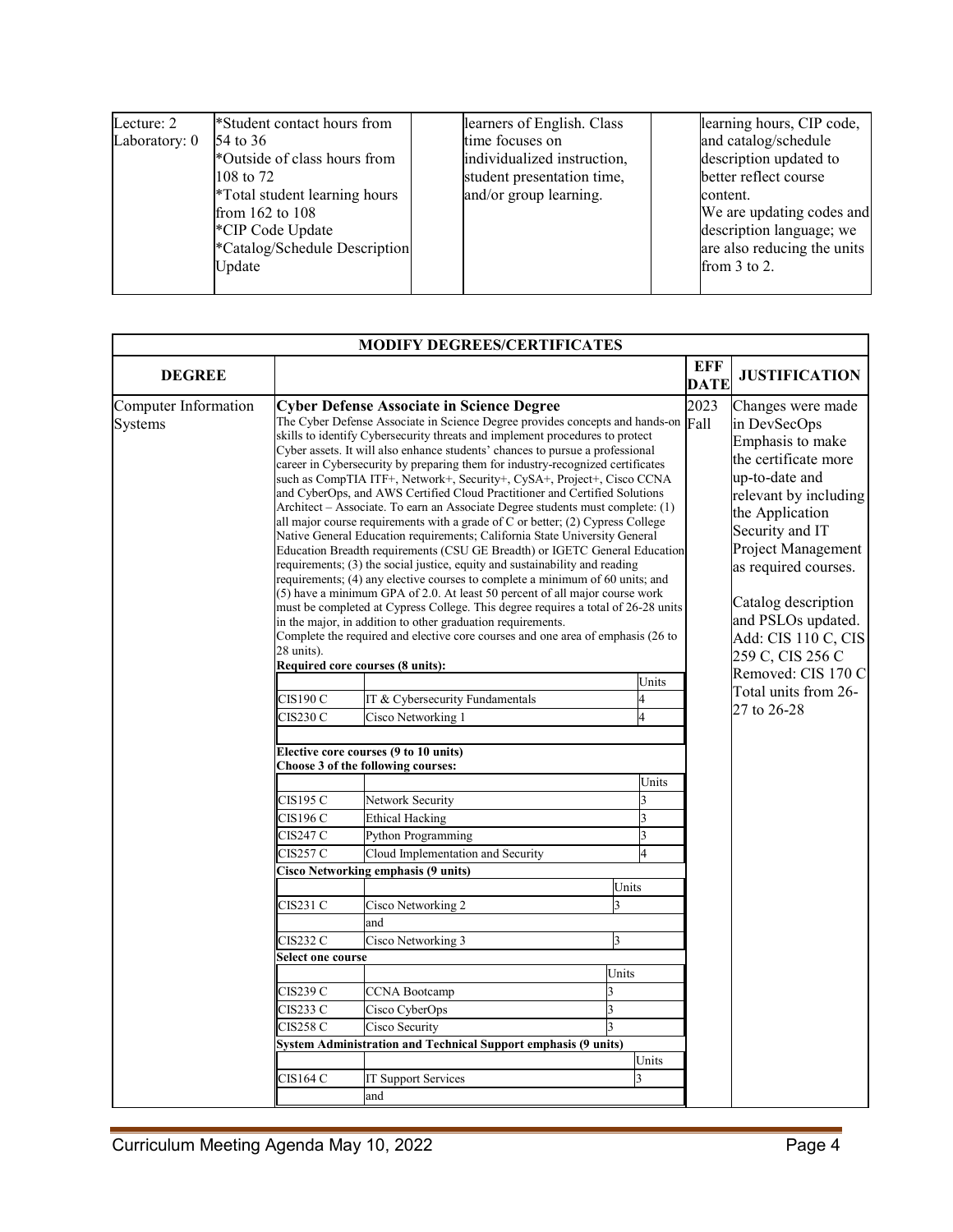|                      | CIS185 C                                               | Administering Windows Server                                                                                                                                  | 3                                |                         |                       |  |  |
|----------------------|--------------------------------------------------------|---------------------------------------------------------------------------------------------------------------------------------------------------------------|----------------------------------|-------------------------|-----------------------|--|--|
|                      | Select one course                                      |                                                                                                                                                               |                                  |                         |                       |  |  |
|                      |                                                        |                                                                                                                                                               | Units                            |                         |                       |  |  |
|                      | CIS189 C                                               |                                                                                                                                                               |                                  |                         |                       |  |  |
|                      |                                                        | <b>Administrating Windows Active Directory Services</b>                                                                                                       |                                  |                         |                       |  |  |
|                      | CIS243 C                                               |                                                                                                                                                               | Linux Server Administration<br>3 |                         |                       |  |  |
|                      | CIS110 C                                               | Linux Operating System                                                                                                                                        | $\overline{3}$                   |                         |                       |  |  |
|                      |                                                        | Virtualization & Cloud Computing Emphasis (9 units)                                                                                                           |                                  |                         |                       |  |  |
|                      |                                                        |                                                                                                                                                               | Units                            |                         |                       |  |  |
|                      | CIS201 C                                               | Microsoft Virtualization and Cloud Deployment                                                                                                                 | 3                                |                         |                       |  |  |
|                      | CIS259 C                                               | Advanced Cloud Implementation                                                                                                                                 | 3                                |                         |                       |  |  |
|                      | Select one course                                      |                                                                                                                                                               |                                  |                         |                       |  |  |
|                      |                                                        |                                                                                                                                                               | Units                            |                         |                       |  |  |
|                      | CIS202 C                                               | VMware Cloud And Virtualization Networking                                                                                                                    | 3                                |                         |                       |  |  |
|                      | <b>CIS274 C</b>                                        | IT Project Management                                                                                                                                         |                                  |                         |                       |  |  |
|                      |                                                        | Development, Security, and Operations (DevSecOps) Engineering emphasis                                                                                        |                                  |                         |                       |  |  |
|                      | (10 units)                                             |                                                                                                                                                               |                                  |                         |                       |  |  |
|                      |                                                        |                                                                                                                                                               | Units                            |                         |                       |  |  |
|                      | CIS256C                                                | Application Security and Penetration Testing                                                                                                                  |                                  |                         |                       |  |  |
|                      | CIS274 C                                               | IT Project Management                                                                                                                                         |                                  |                         |                       |  |  |
|                      | Select one course                                      |                                                                                                                                                               |                                  |                         |                       |  |  |
|                      |                                                        |                                                                                                                                                               | Units                            |                         |                       |  |  |
|                      |                                                        |                                                                                                                                                               |                                  |                         |                       |  |  |
|                      | CIS226C                                                | Java Programming                                                                                                                                              |                                  |                         |                       |  |  |
|                      | CIS259 C                                               | <b>Advanced Cloud Implementation</b>                                                                                                                          | 3                                |                         |                       |  |  |
|                      | CIS275 C                                               | <b>Advanced Python Programming</b>                                                                                                                            | 3                                |                         |                       |  |  |
|                      |                                                        |                                                                                                                                                               |                                  |                         |                       |  |  |
|                      | <b>Total Units</b>                                     |                                                                                                                                                               | $26 - 28$                        |                         |                       |  |  |
| Computer Information |                                                        | <b>Cyber Defense Certificate</b>                                                                                                                              |                                  | 2023                    | Changes were made     |  |  |
| Systems              |                                                        | The Cyber Defense certificate provides concepts and hands-on skills to identify                                                                               | Fall                             | in DevSecOps            |                       |  |  |
|                      |                                                        | Cybersecurity threats and implement procedures to protect Cyber assets. It will                                                                               |                                  |                         |                       |  |  |
|                      |                                                        | also enhance students' chances to pursue a professional career in Cybersecurity                                                                               |                                  |                         | Emphasis to make      |  |  |
|                      |                                                        | by giving them various options to prepare for industry-recognized certificates                                                                                |                                  |                         | the certificate more  |  |  |
|                      |                                                        | such as CompTIA ITF+, Network+, Security+, CySA+, Project+, Cisco CCNA                                                                                        |                                  |                         | up-to-date and        |  |  |
|                      |                                                        | and CyberOps, and AWS Certified Cloud Practitioner and Certified Solutions                                                                                    |                                  |                         | relevant by including |  |  |
|                      |                                                        | Architect - Associate. To earn a certificate, complete the required courses as<br>listed with a grade of C or better. At least 50% of all course work must be |                                  |                         | the Application       |  |  |
|                      |                                                        | completed at Cypress College. This certificate requires a total of 26-28 units.                                                                               |                                  | Security and IT         |                       |  |  |
|                      |                                                        | Complete the required and elective core courses and one area of emphasis (26 to                                                                               |                                  | Project Management      |                       |  |  |
|                      | 28 units).                                             |                                                                                                                                                               |                                  |                         | as required courses.  |  |  |
|                      |                                                        | Required core courses (8 units):                                                                                                                              |                                  |                         |                       |  |  |
|                      |                                                        |                                                                                                                                                               | Units                            |                         | Catalog description   |  |  |
|                      | CIS190 C                                               | IT & Cybersecurity Fundamentals                                                                                                                               |                                  |                         | and PSLOs updated.    |  |  |
|                      | CIS230 C                                               | Cisco Networking 1                                                                                                                                            |                                  |                         |                       |  |  |
|                      |                                                        | Elective core courses (9 to 10 units)                                                                                                                         |                                  |                         | Add: CIS 110 C, CIS   |  |  |
|                      | 259 C, CIS 256 C<br>Choose 3 of the following courses: |                                                                                                                                                               |                                  |                         |                       |  |  |
|                      |                                                        |                                                                                                                                                               | Units                            |                         | Removed: CIS 170 C    |  |  |
|                      | CIS195 C                                               | Network Security                                                                                                                                              |                                  |                         | Total units from 26-  |  |  |
|                      | CIS196 C                                               | <b>Ethical Hacking</b>                                                                                                                                        |                                  | $\overline{\mathbf{3}}$ | 27 to 26-28           |  |  |
|                      | CIS247 C                                               | Python Programming                                                                                                                                            |                                  | $\frac{3}{2}$           |                       |  |  |
|                      | CIS257 C                                               | Cloud Implementation and Security                                                                                                                             |                                  | 41                      |                       |  |  |
|                      |                                                        |                                                                                                                                                               |                                  |                         |                       |  |  |
|                      |                                                        | Cisco Networking emphasis (9 units)                                                                                                                           |                                  |                         |                       |  |  |
|                      |                                                        |                                                                                                                                                               | Units                            |                         |                       |  |  |
|                      | CIS231 C                                               | Cisco Networking 2                                                                                                                                            |                                  | 3                       |                       |  |  |
|                      |                                                        | and                                                                                                                                                           |                                  |                         |                       |  |  |
|                      | CIS232 C                                               | Cisco Networking 3                                                                                                                                            |                                  | 31                      |                       |  |  |
|                      | Select one course                                      |                                                                                                                                                               |                                  |                         |                       |  |  |
|                      |                                                        |                                                                                                                                                               | Units                            |                         |                       |  |  |
|                      | CIS239 C                                               | <b>CCNA Bootcamp</b>                                                                                                                                          |                                  | 3                       |                       |  |  |
|                      | CIS233 C                                               | Cisco CyberOps                                                                                                                                                |                                  | $\overline{\mathbf{3}}$ |                       |  |  |
|                      | CIS258 C                                               | Cisco Security                                                                                                                                                |                                  | $\overline{\mathbf{3}}$ |                       |  |  |
|                      |                                                        |                                                                                                                                                               |                                  |                         |                       |  |  |